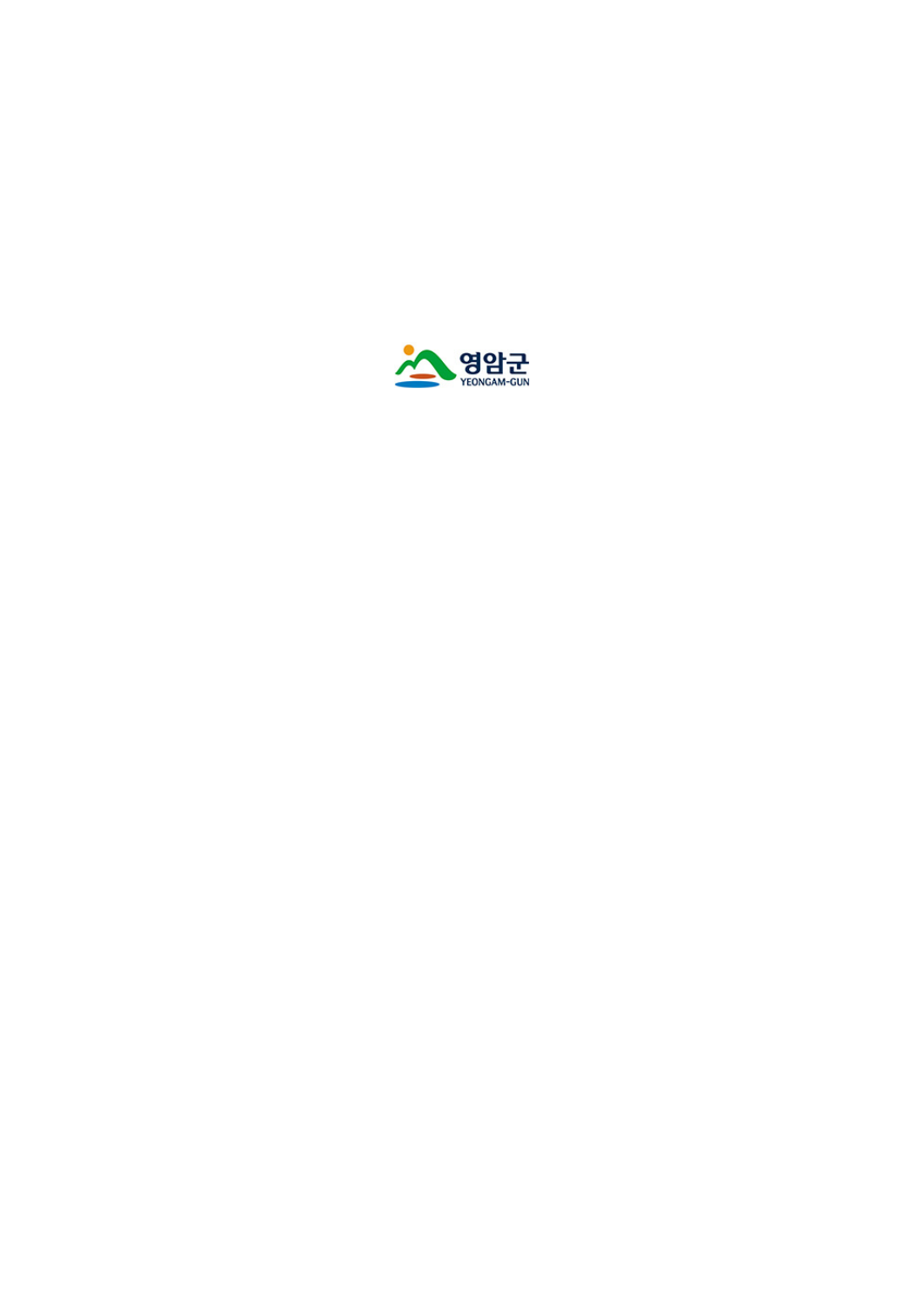



## **County office information**

Address: Yeongam County Office, 1, Guncheong-ro, Yeongam-eup, Yeongam-gun, Southern Jeolla Province, 526-804, Korea County office main phone number : 82-61-470-2114

County office fax : 82-61-470-2598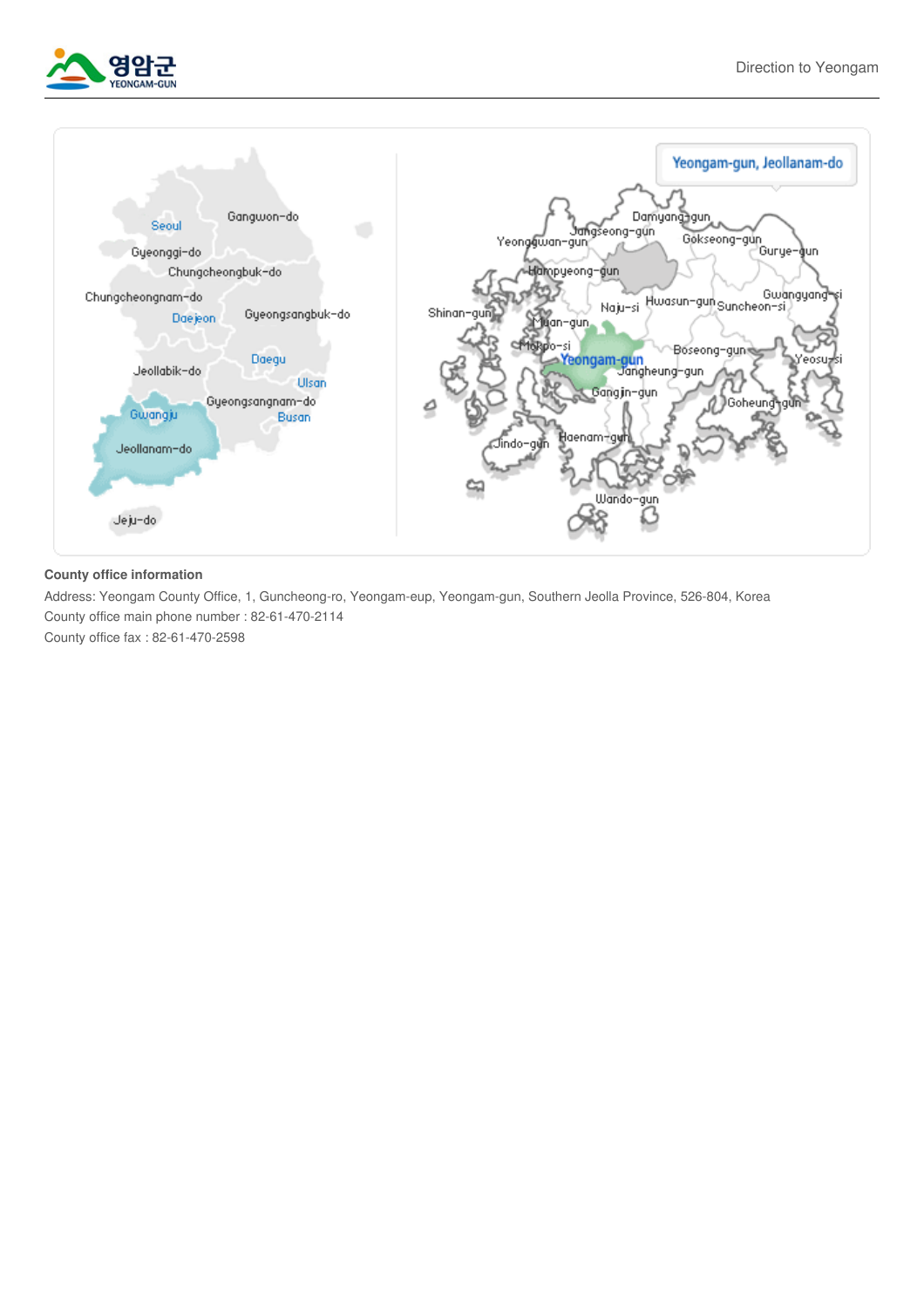

## **Express Bus**

After arriving in Gwangcheon Terminal, transit to a bus heading to Yeongam Direct Bus (Yeongam Terminal 061-473-3355∼7, Gwangju Terminal 062-360-8114) Gwangju  $\leftrightarrow$  Yeongam(Every 20 Minutes, Traveling Time: 1 hour and 20 minutes) Mokpo ↔ Yeongam(Every 20 Minutes, Traveling Time: 50 minutes) Internet Reservations : Online Express Bus [Reservation](http://www.kobus.co.kr/web/main/index.jsp) Service **Railroad Railroad Information** Traveling Information 1544-7788, Member Reservations 1544-8545 Internet Reservations : Korea [Railroad](http://info.korail.com/mbs/www/index.jsp) Online Service ※ Train hours and tickets may vary according to conditions. **Direction to Yeongam** Songjeong-ri Station : Take a bus or taxi and arrive at Gwangcheon Terminal. And take a direct bus heading to Yeongam. Naju Station : Take a taxi to Yeongsanpo Terminal → Take a direct bus heading to Yeongam, Haenam, Gangjin, Wando or Jindo→ Shinbuk → Yeongam Mokpo Station : Take a city bus or taxi to Mokpo Terminal  $\to$  Take gun area bus or direct bus heading to Yeongam  $\to$  Dokcheon  $\to$  Gurim  $\to$ Yeongam **Driving**

## **From Seoul**